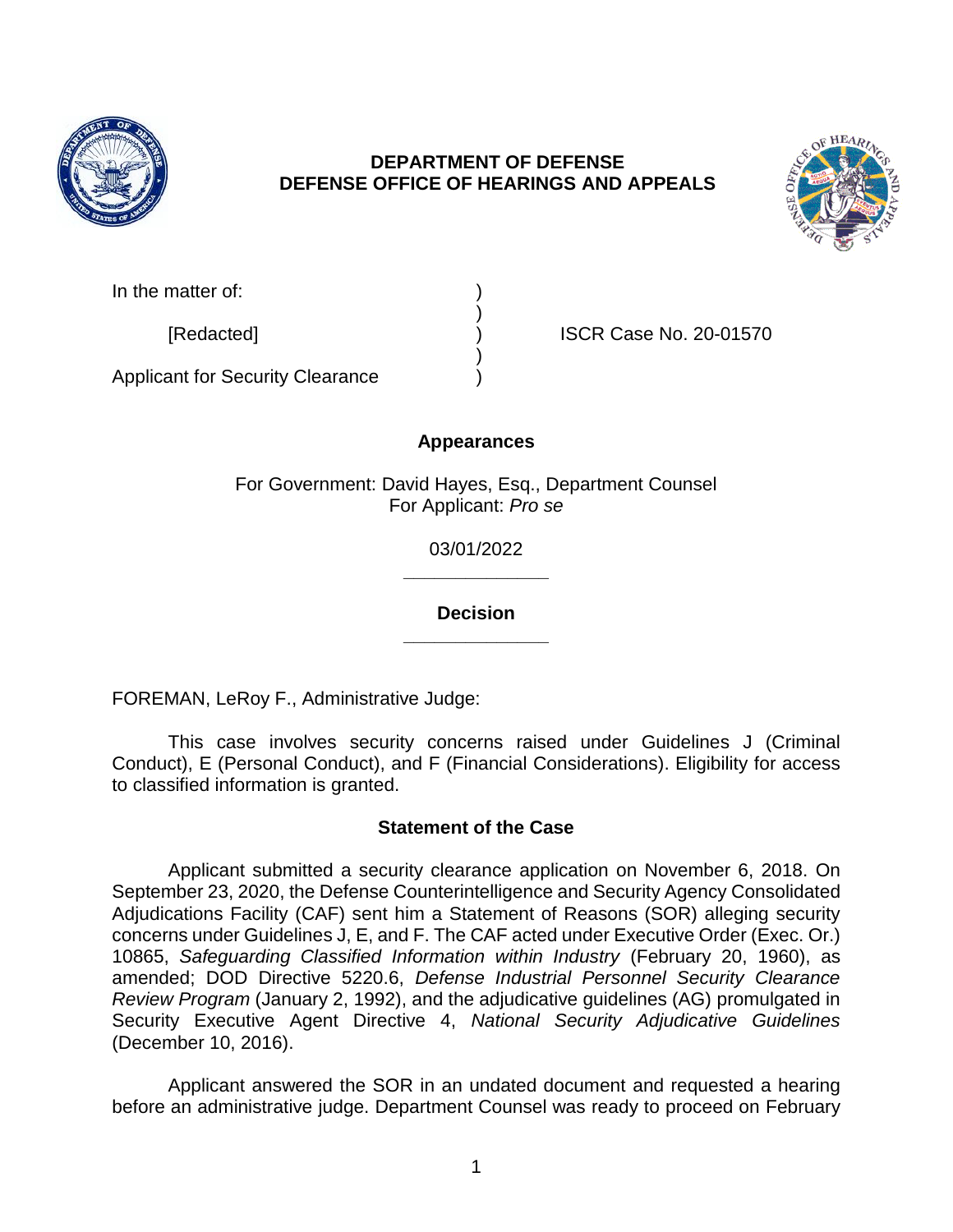25, 2021. Scheduling of the hearing was delayed by the COVID-19 pandemic. The case was assigned to me on September 24, 2021. On November 17, 2021, the Defense Office of Hearings and Appeals (DOHA) notified Applicant that the hearing was scheduled to be conducted by video teleconference on December 2, 2021. I convened the hearing as scheduled. Government Exhibits (GX) 1 through 5 were admitted in evidence without objection. Applicant testified but did not present the testimony of any other witnesses or submit any documentary evidence. I kept the record open until December 17, 2021, to enable him to submit documentary evidence. He timely submitted Applicant's Exhibit (AX) A through U, which were admitted without objection. DOHA received the transcript (Tr.) on December 10, 2021. The record closed on December 17, 2021.

## **Administrative Notice**

 Department Counsel requested that I take administrative notice of Articles 128 and 134 of the Uniform Code of Military Justice and the relevant portions of the Manual for Courts-Martial. Without objection from Applicant, I granted the request. (Tr. 12-14.) The facts administratively noticed are set out in my findings of fact.

### **Findings of Fact**

In Applicant's answer to the SOR, he admitted the allegations in SOR ¶¶ 1.b and 2.a in part and 3.a-3.g, with explanations. His admissions in his answer and at the hearing are incorporated in my findings of fact.

 Applicant is a 35-year-old manufacturing technician employed by defense contractors since February 2014. He has held a security clearance since August 2004. He earned a bachelor's degree in June 2016. He has been married since December 2009 and has an 11-year-old son and two stepchildren, ages 20 and 16, who live with him and his wife. (Tr. 23.) Applicant enlisted in the U.S. Marine Corps while in high school and served on active duty, including two tours of duty in a combat zone, from August 2004 to February 2013, when he received a dishonorable discharge. (Tr. 26-27.)

### *Criminal Conduct, cross-alleged as Personal Conduct (SOR ¶¶ 1.a, 1.b, and 2.a).*

 The SOR alleges that an allegation of child physical abuse was substantiated against Applicant based on unexplained injuries inflicted on the child between August and December 2010 (SOR ¶1.a). It also alleges that he was convicted by court-martial for aggravated assault and child endangerment in December 2012 after his ten-month-old son suffered severe immersion burns in August 2011 while in his care (SOR ¶ 1.b).

 In December 2010, Applicant and his wife took their infant son to a doctor for a scratched palate. Their son was two months old at the time. The doctor found no problem with the palate but found signs of a fractured rib. Further examination found signs of a fractured clavicle and possible deformity of the distal femur. The doctor reported his findings to the local civilian child protection service, who in turn reported them to the military family advocacy program (FAP). The FAP Incident Determination Committee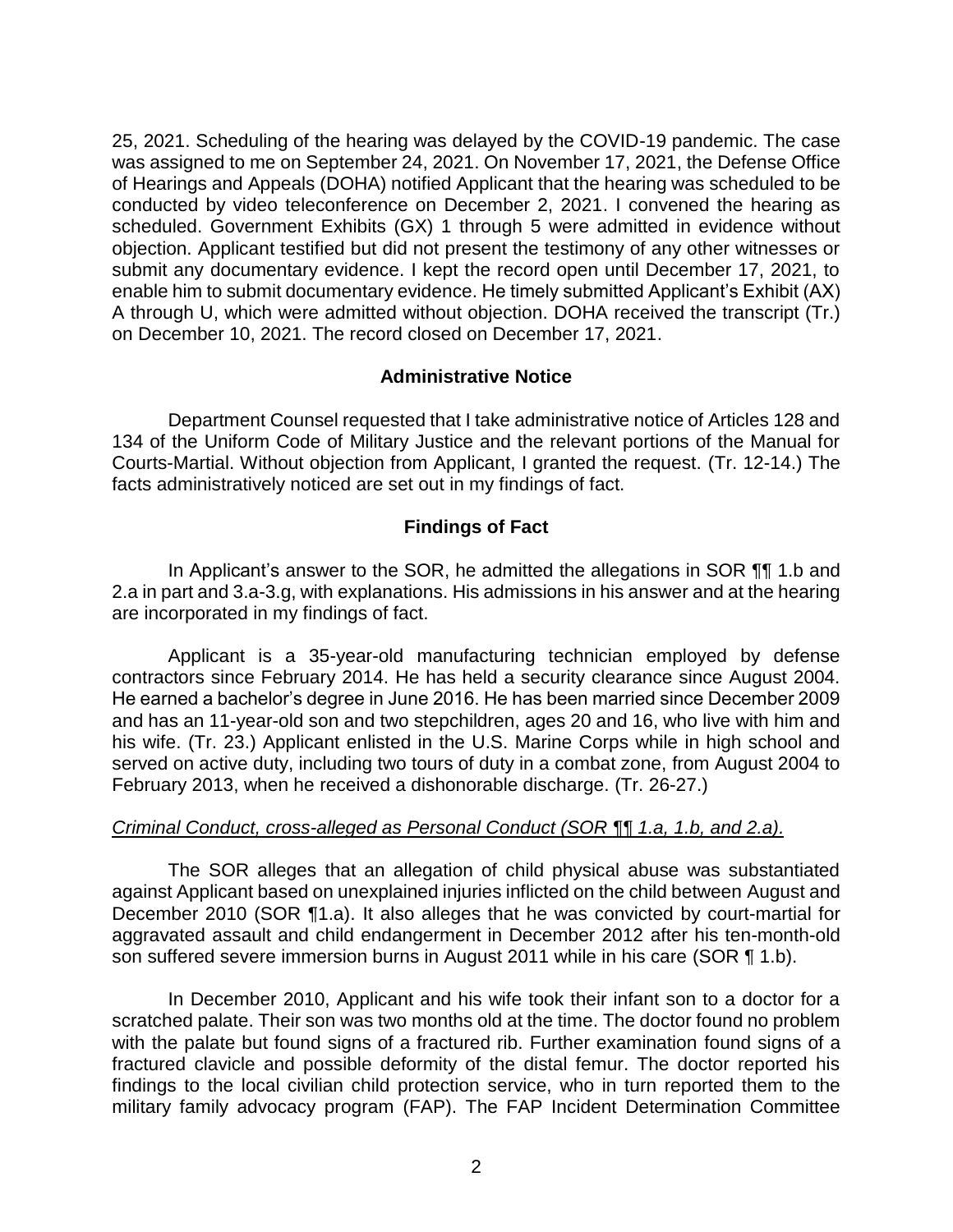concluded that the incident met the criteria for entering a determination of child physical abuse in the DOD Central Registry database. (GX 3 at 27-28.)

 Applicant claimed he did not know how his son's injuries could have occurred. His wife declined to be interviewed. Applicant was not sure whether his mother-in-law was interviewed. (Tr. 41.) The FAP investigation could not determine who caused the injuries. The baby was removed from the home and placed with Applicant's sister-in-law. The FAP Clinical Counseling Service recommended multiple counseling programs, workshops, were confirmed. The Clinical Counseling Service determined that the risk of future abuse was low and that the recommendation for the various programs was made to further reduce the level of risk. (GX 3 at 29.) The child was returned to the home in June 2011, when Applicant was reassigned to another location. The FAP at his new duty station received an email from the previous FAP stating that Applicant had completed his treatment plan and the case was being closed. (GX 3 at 27.) The record does not reflect what his treatment plan required. The FAP at his new duty station closed the case without and support programs for Applicant and his wife if the allegations of child physical abuse further action. (GX 3 at 2-3, 22.)

 In August 2011, Applicant's son suffered severe scalding burns covering 35% of his body while in a bathtub of hot water. Applicant had decided to bathe his son while his wife was taking a nap. He placed his son in the bathtub, turned on the water with his son sitting in the tub with his back to the faucet. He left the water run for a few minutes, touched it about three times to check the temperature, and then stepped away for 30-45 seconds, facing away from his son, to retrieve soap from the vanity. He heard his son whimper, and he turned around and saw his son on his back, screaming, squirming and trying to get up. When he took his son out of the tub, the water was very hot, and the skin on his son's back and arms was blistered. He immediately called 911 and reported that his son had been burned and that his skin was peeling. (GX 3 at 21-22.) The NCIS determined that that the hot water temperature in Applicant's home was 145.9 degrees instead of the customary 130 degrees. (GX 3 at 11.)

 After Applicant's son received skin grafts and was released from the hospital, he was placed in the custody of Applicant's mother-in-law. A military protective order was issued, limiting Applicant's contact with his children. (GX 3 at 13.) Applicant was required to move into the barracks, where he remained until his court-martial in December 2012. (Tr. 41-43.)

 Applicant was charged with four specifications of assault consummated by a battery on a child, in violation of Article 128, Uniform Code of Military Justice, 10 U.S.C. § 928, and five specifications of child endangerment by culpable negligence, in violation of Article 134, UCMJ, 10 U.S. C. § 934. He was tried by general court-martial in December 2012. He was found not guilty of all four specifications of assault consummated by a battery on a child and not guilty of four of the five specifications of child endangerment. He was convicted of one specification of child endangerment by culpable negligence. The maximum punishment prescribed for child endangerment in the 2008 version of Manual for Courts-Martial (applicable because the offense was committed in 2011) was a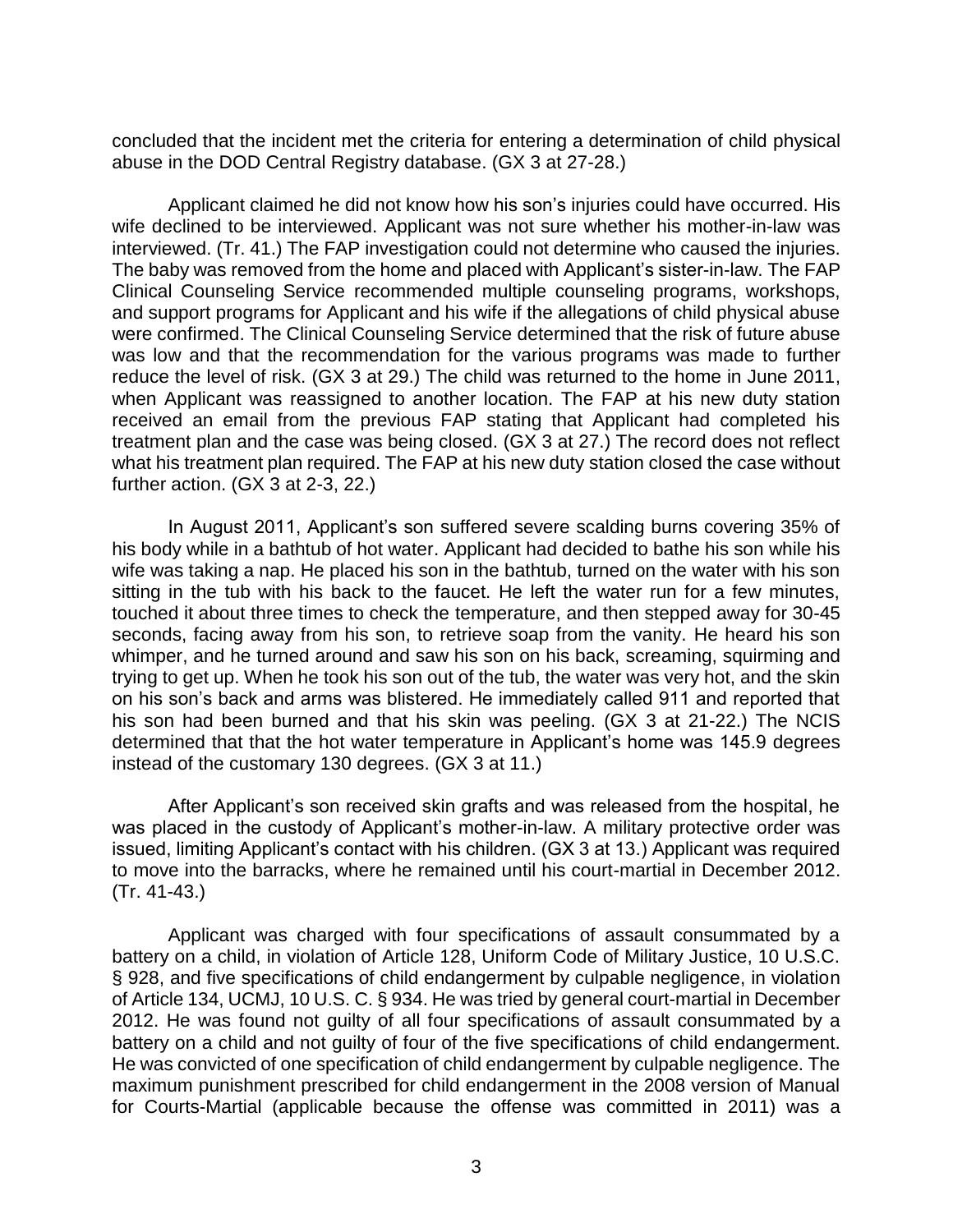dishonorable discharge, forfeiture of all pay and allowances, and confinement for two years. He was sentenced to a dishonorable discharge and confinement for 60 days. He was released from confinement after serving 30 days.

 Applicant testified that his son is receiving reconstructive surgery, but not any mental-health counseling. He testified that he and his wife received "a lot of training or counseling" while their son was in the custody of his mother-in-law, but nothing after the family was reunited. (Tr. 42-43.)

### *Financial Considerations*

 The SOR alleges seven delinquent debts totaling about \$16,793. The debts alleged in the SOR are reflected in credit reports from December 2018 and February 2020, as well as three credit reports from December 2021 submitted by Applicant after the hearing (GX 3 and 4; AX S, T, and U.)

 Applicant was unemployed for about two months after being discharged in February 2013. He worked at minimum-wage jobs as a cashier in a supermarket and in a gas station from April 2013 to February 2014, when he was hired by his current employer. (GX 1 at 12-14; Tr. 48.) He, his wife, his stepchildren, and his son all lived with his mother-in-law, because they had no savings and could not afford to find a place to live. (Tr. 52-53.)

 Applicant hired a law firm in February 2019 to negotiate with creditors and to remove incorrect information from his credit reports. (GX 2 at 12.) He provided copies of two letters prepared for him by his law firm and sent to one of the credit bureaus and 27 letters sent to the creditors alleged in SOR ¶¶ 3.c-3.g. The letters request verification of the debts. All letters were sent before the SOR was issued. (AX F.)

The evidence concerning the debts alleged in the SOR is summarized below.

 **SOR ¶ 3.a: collection account for \$8,163.** During a personal subject interview when he submitted his SCA, and he did not know anything about it. (GX 2 at 9.) It was 4 at 16.) In May 2019, July 2019, September 2019, and November 2019, Applicant sent letters to collection agency reflected in the December 2018 credit report (GX 4 at 16.) disputing the validity of the debt. (AX F at 6, 13, 17, 23.) There is no evidence of a response to his letters, but the February 2020 credit report reflects that the debt is (PSI) in April 2019, Applicant told the investigator that he was unaware of this account sold to a factoring company in August 2016. The original creditor is an on-line bank. (GX disputed. (GX 5 at 2.) It is not resolved. (AX Q at 1; AX S at 36.)

 **SOR ¶ 3.b: credit-card account charged off for \$3,892.** During the PSI, Applicant told the investigator that he failed to disclose this debt in his SCA due an oversight. He used the credit card for living expenses and fell behind on his payments after his dishonorable discharge from the Marine Corps. (GX 2 at 12.) This account was closed at his request and settled for the full balance. (AX Q at 3.)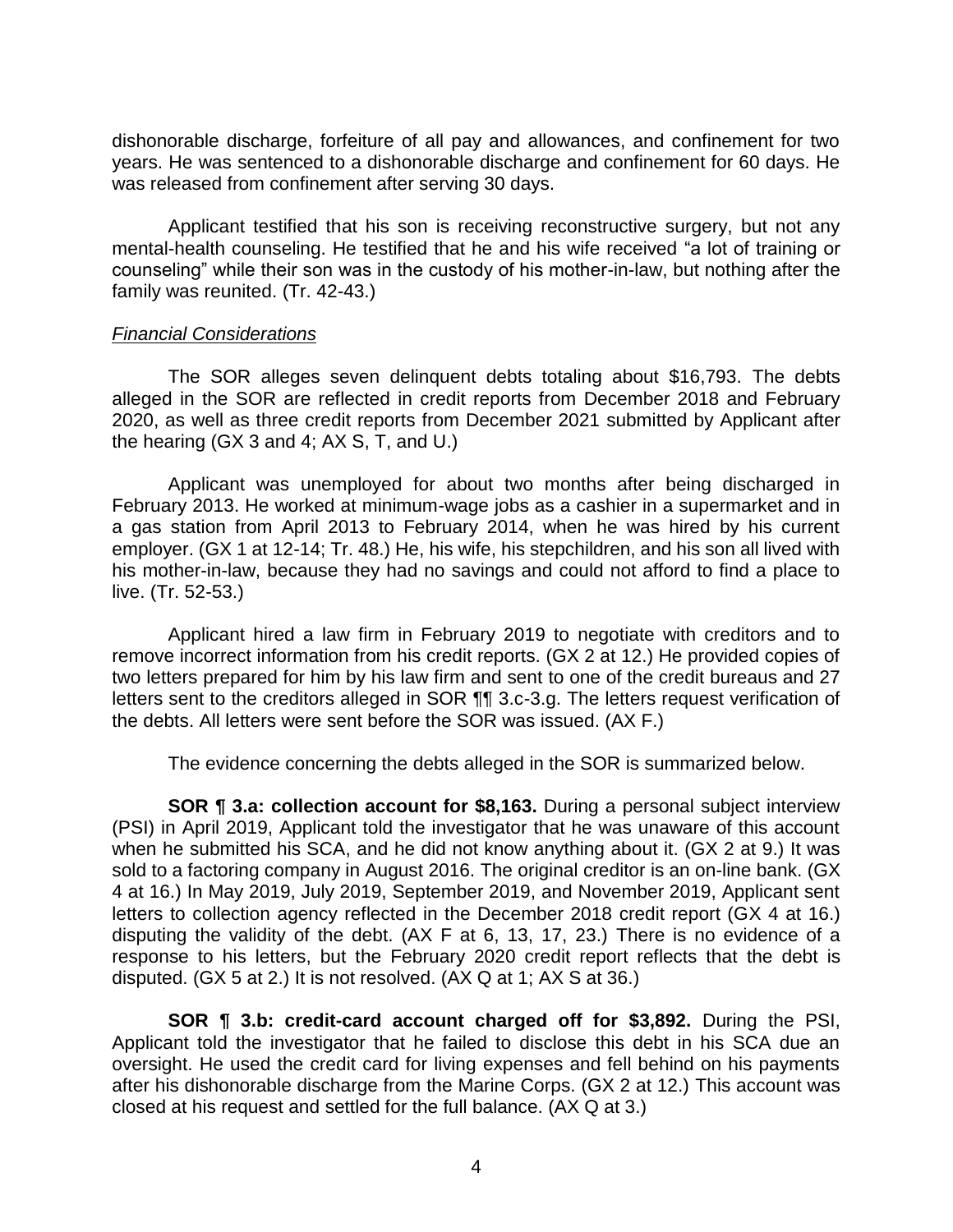**SOR ¶ 3.c: collection account for \$1,294.** During the PSI, Applicant told the investigator that he thought this debt was for a credit card. (GX 2 at 9.) The December 2018 credit report reflects that the current creditor is a factoring company, and the account is being collected by the same collection agency as the debt alleged in SOR  $\P$  3.a. It was included in the dispute letters for the debt in SOR ¶ 3.a. (AX F at 6,13, 17, 23.) There is no evidence of a response to his letters, but the February 2020 credit report reflects that the debt is disputed. (GX 5 at 2.) It is not resolved. (AX Q at 2; AX S at 37; AX T.)

 **SOR ¶ 3.d: credit-card account charged off for \$1,095.** During the PSI, Applicant told the investigator that he failed to disclose this debt in his SCA due to oversight, and that he fell behind on his payments in 2016 due to low income. (GX 2 at 12.) The debt was charged off in February 2018. (GX 4 at 6.) Applicant sent letters to this "suspicious," and claiming a possible violation of the Servicemembers Civil Relief Act. (AX F at 7, 14, and 19.) There is no evidence of a response to his letters, but the February 2020 credit report reflects that the debt is disputed. (GX 5 at 2.) It is not resolved. (AX Q creditor in August 2019, October 2019, and March 2020, disputing this debt as at 2; AX S at 25.)

 **SOR ¶ 3.e: unsecured loan charged off for \$607.** During the PSI, Applicant told the investigator that he used this loan to pay household expenses and medical expenses for his children, and that he fell behind on his payments in 2018 due to low income. (GX 2 at 11.) This debt was settled for less than the full amount in April 2020. (AX Q at 4; AX R.)

 the PSI, Applicant was not able to provide any information about this debt. The December 2018 credit report reflects that the debt is held by a factoring company and was referred for collection in June 2017. (GX 4 at16.) Applicant sent letters disputing the validity of this debt in March 2019, May 2019, June 2019, August 2019, October 2019, December 2019, of a response to his letters, but the debt is not reflected in the February 2020 credit report **SOR ¶ 3.f: department-store charge account placed for collection of \$764.** In and February 2020. (AX F at 8, 11, 12, 15, 20, 21, 24, 28, and 31.) There is no evidence or the December 2021 credit report. (GX 5; AX S.)

 was unable to provide any information about this debt. (GX 2 at 11.) The December 2018 credit report reflects that this account was closed in July 2017 and purchased by another lender. (GX 4 at 8.) Applicant sent letters disputing this account in April 2019, June 2019, July 2019, and September 2019. (AX F at 18, 22, 25, 26, and 29.) There is no evidence of a response to his letters, but the debt is not reflected in the February 2020 credit report **SOR ¶ 3.g: mail-order debt placed for collection of \$764.** In the PSI, Applicant or the December 2021 credit report. (GX 5; AX S.)

 Applicant's wife is not employed outside the home. Applicant earns about \$73,000 per year. He volunteered for a four-month assignment overseas to earn additional income. (Tr. 50.) Based on his first four-year enlistment in the Marine Corps, he was able to use his educational benefits to obtain his college degree.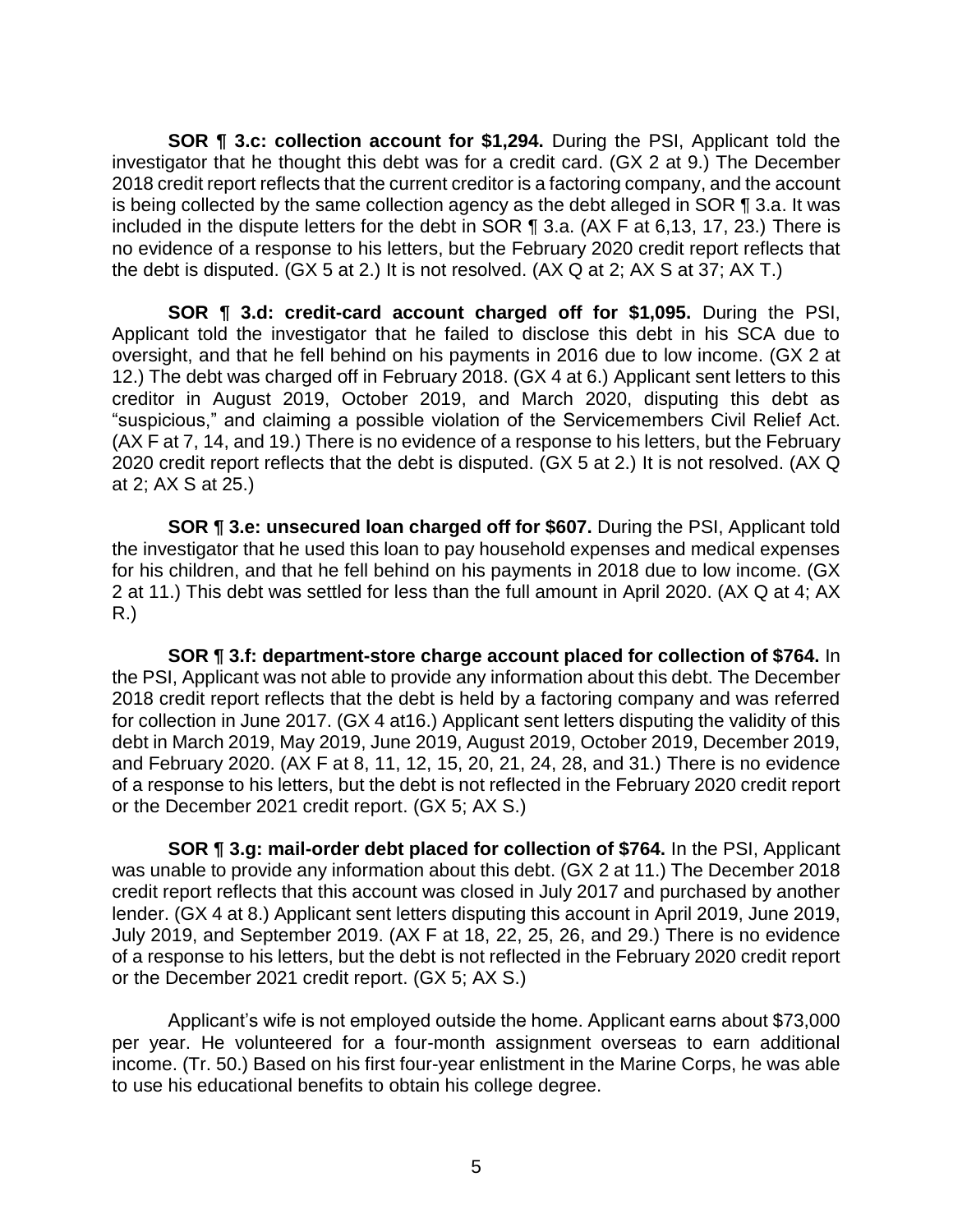In addition to hiring a law firm to assist him, Applicant has educated himself about budgeting and financial management. (Tr. 22, 59.) He has adopted a "snowball" method of accumulating funds to pay off or settle debts. (Answer to SOR.) His recent credit reports reflect that he has a total of nine credit cards and charge cards, and he has a zero balance on eight and only a total of \$19 in credit-card debt. (AX S at 1-10.)

 Applicant qualified for a Department of Veterans' Affairs loan and purchased a home. His monthly payment on his home mortgage loan is \$1,375, and it is current. (Tr. 60.) He drives an 11-year-old car that is paid off. (Tr. 61.) His wife drives a 2017 car that they purchased in 2020. The monthly payment on her car is \$273 and it is current. (Tr. 60-61.)

### *Character Evidence*

 Applicant's pastor, who has known him and his family since 2014, describes him as "authentic, sensitive, friendly, honest, reliable, and always willing to help others." He considers Applicant a great role model for his son and two stepsons and a faithful husband. (AX A.) The record does not reflect whether Applicant's pastor is aware of the allegations of criminal conduct.

 Applicant's mother-in-law had custody of Applicant's son after the August 2011 incident. She considers Applicant to be honest, conscientious, polite, and a "family person." She considers his integrity to be above reproach. (AX B.)

 Applicant's first-line supervisor describes him as "extremely accountable, punctual, respectful, quick-learning, and an all-around pleasure to work with." He has a positive attitude and demonstrates how much he cares about his work and helping others. (AX C.) In July 2021, he evaluated Applicant as a "total team player" who is "continuing to grow as a technician as well as a leader." (AX H.) He nominated Applicant for two achievement awards in December 2021. (AX D and E.) Applicant's team was recognized for exceptional performance in April 2017, July 2018, December 2019, December 2020, and November 2021. (AX I, and K-O.) He received pay raises in 2019 and 2020, increasing his base pay from \$56,000 to \$73,986. (AX G.)

#### **Policies**

 "[N]o one has a 'right' to a security clearance." *Department of the Navy v. Egan*, 484 U.S. 518, 528 (1988). As Commander in Chief, the President has the authority to "control access to information bearing on national security and to determine whether an individual is sufficiently trustworthy to have access to such information." *Id.* at 527. The President has authorized the Secretary of Defense or his designee to grant applicants eligibility for access to classified information "only upon a finding that it is clearly consistent with the national interest to do so." Exec. Or. 10865 § 2.

 Eligibility for a security clearance is predicated upon the applicant meeting the criteria contained in the adjudicative guidelines. These guidelines are not inflexible rules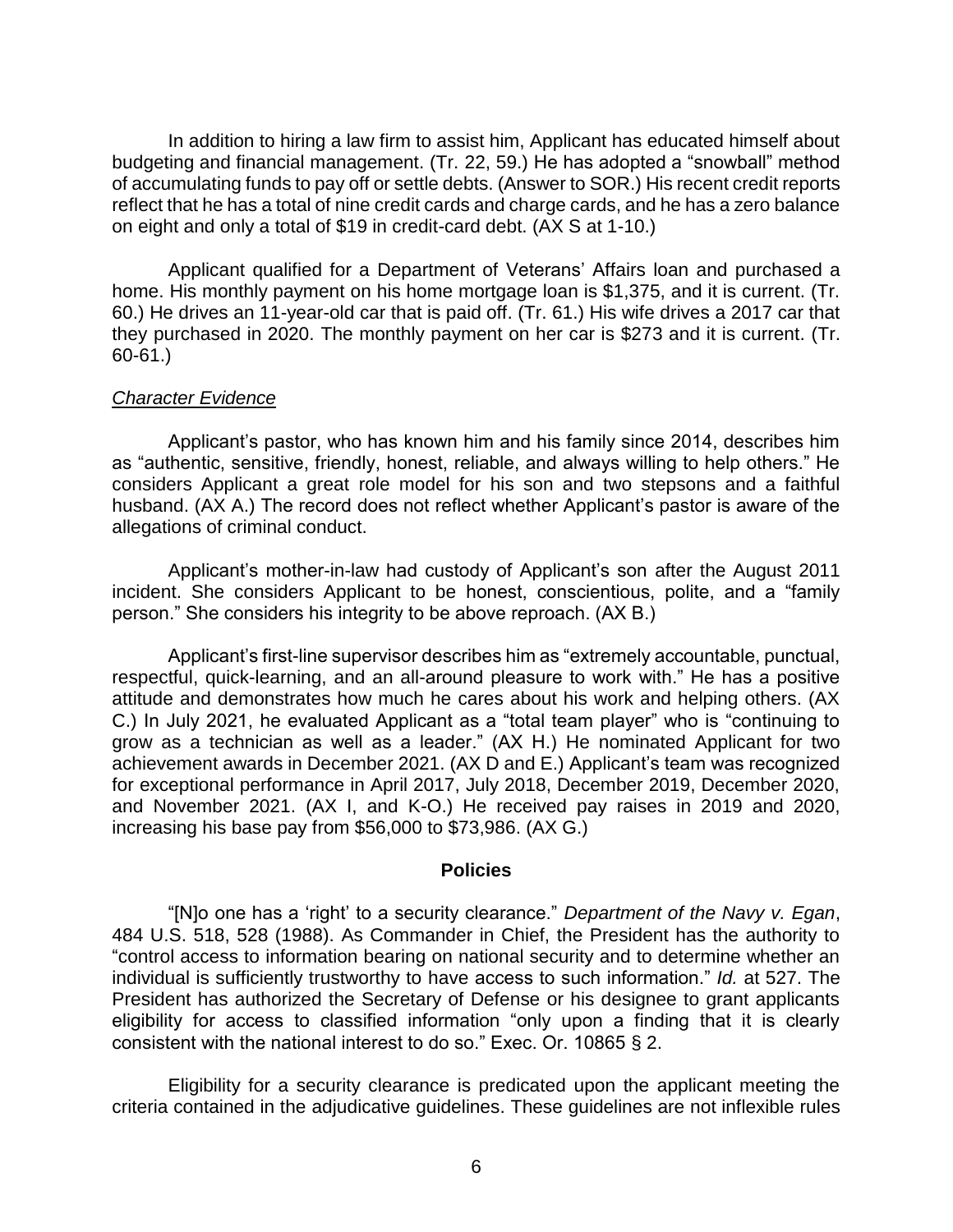applies these guidelines in conjunction with an evaluation of the whole person. An administrative judge's overarching adjudicative goal is a fair, impartial, and commonsense about the person, past and present, favorable and unfavorable. of law. Instead, recognizing the complexities of human behavior, an administrative judge decision. An administrative judge must consider all available and reliable information

 The Government reposes a high degree of trust and confidence in persons with access to classified information. This relationship transcends normal duty hours and endures throughout off-duty hours. Decisions include, by necessity, consideration of the possible risk that the applicant may deliberately or inadvertently fail to safeguard classified information. Such decisions entail a certain degree of legally permissible extrapolation about potential, rather than actual, risk of compromise of classified information.

 Clearance decisions must be made "in terms of the national interest and shall in no sense be a determination as to the loyalty of the applicant concerned." Exec. Or. 10865 § 7. Thus, a decision to deny a security clearance is merely an indication the applicant has not met the strict guidelines the President and the Secretary of Defense have established for issuing a clearance.

 Initially, the Government must establish, by substantial evidence, conditions in the personal or professional history of the applicant that may disqualify the applicant from being eligible for access to classified information. The Government has the burden of establishing controverted facts alleged in the SOR. *See Egan*, 484 U.S. at 531. "Substantial evidence" is "more than a scintilla but less than a preponderance." *See v. Washington Metro. Area Transit Auth.*, 36 F.3d 375, 380 (4th Cir. 1994). The guidelines presume a nexus or rational connection between proven conduct under any of the criteria listed therein and an applicant's security suitability. *See* ISCR Case No. 15-01253 at 3 (App. Bd. Apr. 20, 2016).

Once the Government establishes a disqualifying condition by substantial evidence, the burden shifts to the applicant to rebut, explain, extenuate, or mitigate the facts. Directive ¶ E3.1.15. An applicant has the burden of proving a mitigating condition, and the burden of disproving it never shifts to the Government. *See* ISCR Case No. 02- 31154 at 5 (App. Bd. Sep. 22, 2005).

An applicant "has the ultimate burden of demonstrating that it is clearly consistent with the national interest to grant or continue his security clearance." ISCR Case No. 01- 20700 at 3 (App. Bd. Dec. 19, 2002). "[S]ecurity clearance determinations should err, if they must, on the side of denials." *Egan*, 484 U.S. at 531.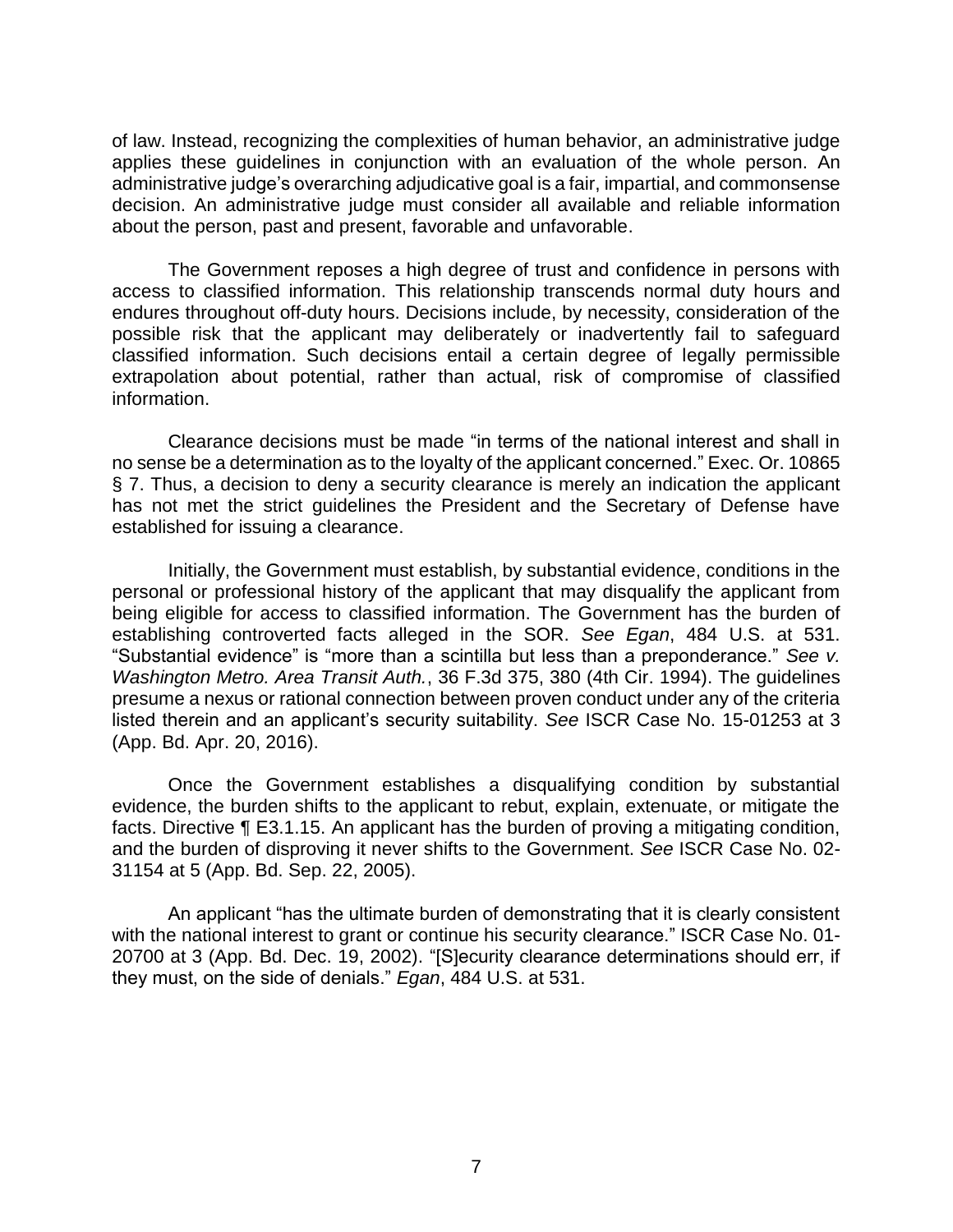## **Analysis**

## **Guideline J, Criminal Conduct**

 The SOR alleges that an allegation of child abuse between August and December 2010 was substantiated against him (SOR  $\P$  1.a), and that he was convicted by a general court-martial of aggravated assault and child endangerment in August 2011 (SOR ¶ 1.b).

 The concern under this guideline is set out in AG ¶ 30: "Criminal activity creates doubt about a person's judgment, reliability, and trustworthiness. By its very nature, it calls into question a person's ability or willingness to comply with laws, rules, and regulations." The evidence establishes the following disqualifying conditions under this guideline:

AG ¶ 31(b): evidence (including, but not limited to, a credible allegation, an admission, and matters of official record) of criminal conduct, regardless of whether the individual was formally charged, prosecuted, or convicted; and

AG  $\P$  31(e) discharge or dismissal from the Armed Forces for reasons less than "Honorable."

The following mitigating conditions under this guideline are potentially applicable:

 AG ¶ 32(a): so much time has elapsed since the criminal behavior unlikely to recur and does not cast doubt on the individual's reliability, happened, or it happened under such unusual circumstances, that it is trustworthiness, or good judgment;

AG ¶ 32(c): no reliable evidence to support that the individual committed the offense; and

 limited to, the passage of time without recurrence of criminal activity, restitution, compliance with the terms of parole or probation, job training or AG ¶ 32(d): there is evidence of successful rehabilitation; including, but not higher education, good employment record, or constructive community involvement.

AG ¶¶ 32(a) and 32(d) are established. The incidents alleged in SOR ¶¶ 1.a and 1.b occurred more than ten years ago, with no recurrence. The incident alleged in SOR ¶ 1.b was the result of negligence by an inexperienced new father and not the product of anger or frustration. Applicant was reunited with his family after his discharge from the Marine Corps, and he is regarded by his mother-in-law and his pastor as a good father.

AG ¶ 32(c) is established for the conduct alleged in SOR ¶ 1.a. The fact that the court-martial acquitted Applicant of the conduct alleged in SOR ¶ 1.a is not determinative, because the standard of proof in a court-martial is guilt beyond a reasonable doubt, as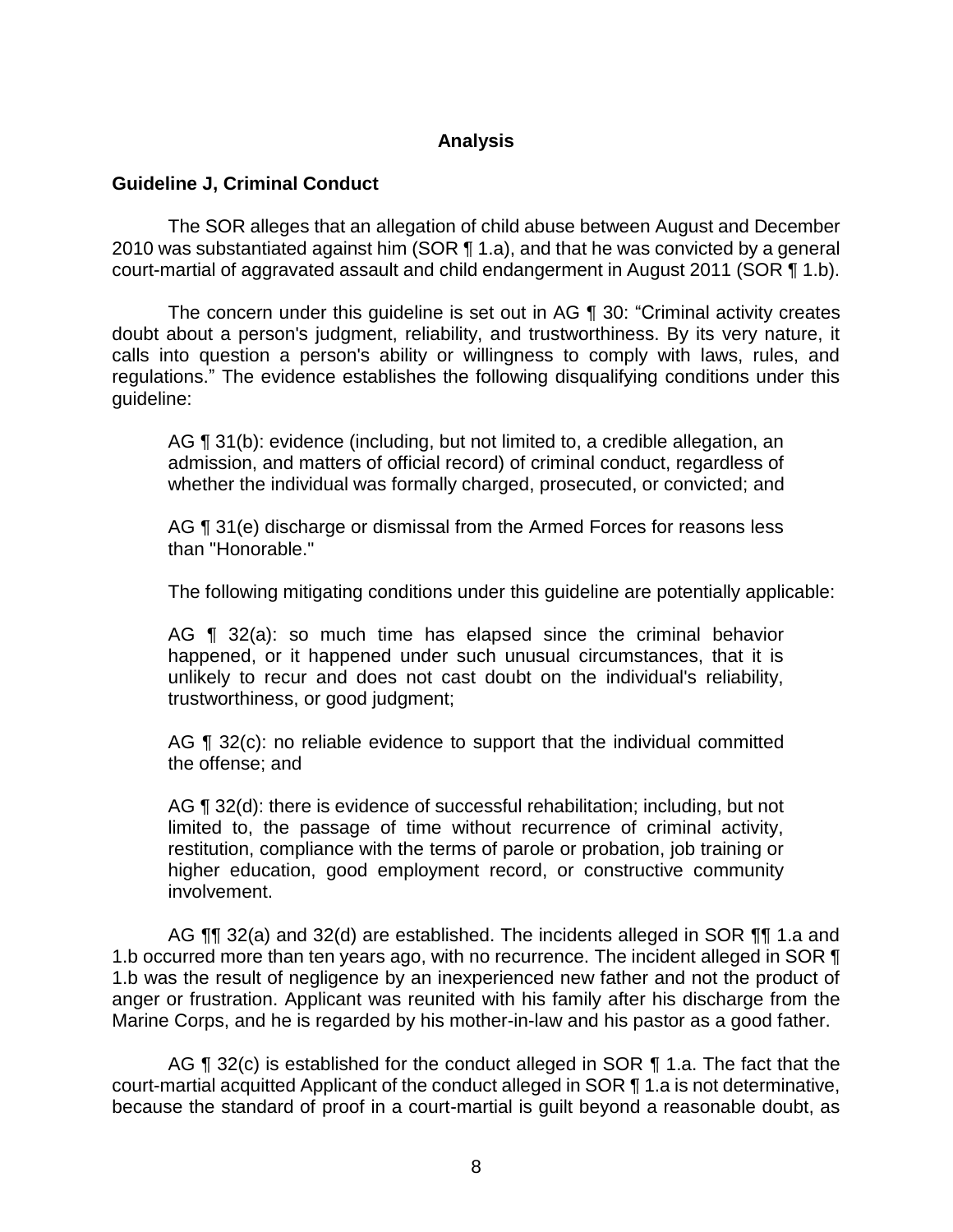compared with the standard for raising a security concern, which is much lower, *i.e*., substantial evidence. However, the FAP investigation could not determine who injured the child or how the injuries occurred.

## **Guideline E, Personal Conduct**

 The SOR cross-alleges the criminal conduct alleged in SOR ¶¶ 1.a and 1.b under questionable judgment, lack of candor, dishonesty, or unwillingness to comply with rules and regulations can raise questions about an individual's reliability, trustworthiness, and this guideline. The concern under this guideline is set out in AG ¶ 15: "Conduct involving ability to protect classified or sensitive information. . . ."

 I have considered whether any of the following disqualifying conditions under this guideline are potentially applicable:

AG ¶ 16(c): credible adverse information in several adjudicative issue areas that is not sufficient for an adverse determination under any other single guideline, but which, when considered as a whole, supports a whole-person of candor, unwillingness to comply with rules and regulations, or other characteristics indicating that the individual may not properly safeguard assessment of questionable judgment, untrustworthiness, unreliability, lack classified or sensitive information;

AG ¶ 16(d): credible adverse information that is not explicitly covered under any other guideline and may not be sufficient by itself for an adverse determination, but which, when combined with all available information, untrustworthiness, unreliability, lack of candor, unwillingness to comply with rules and regulations, or other characteristics indicating that the individual may not properly safeguard classified or sensitive information. This supports a whole-person assessment of questionable judgment, includes, but is not limited to, consideration of:

 (1) untrustworthy or unreliable behavior to include breach of client confidentiality, release of proprietary information, unauthorized release of sensitive corporate or government protected information;

(2) any disruptive, violent, or other inappropriate behavior;

(3) a pattern of dishonesty or rule violations; and

 (4) evidence of significant misuse of Government or other employer's time or resources;

AG ¶ 16(e): personal conduct, or concealment of information about one's conduct, that creates a vulnerability to exploitation, manipulation, or duress by a foreign intelligence entity or other individual or group. Such conduct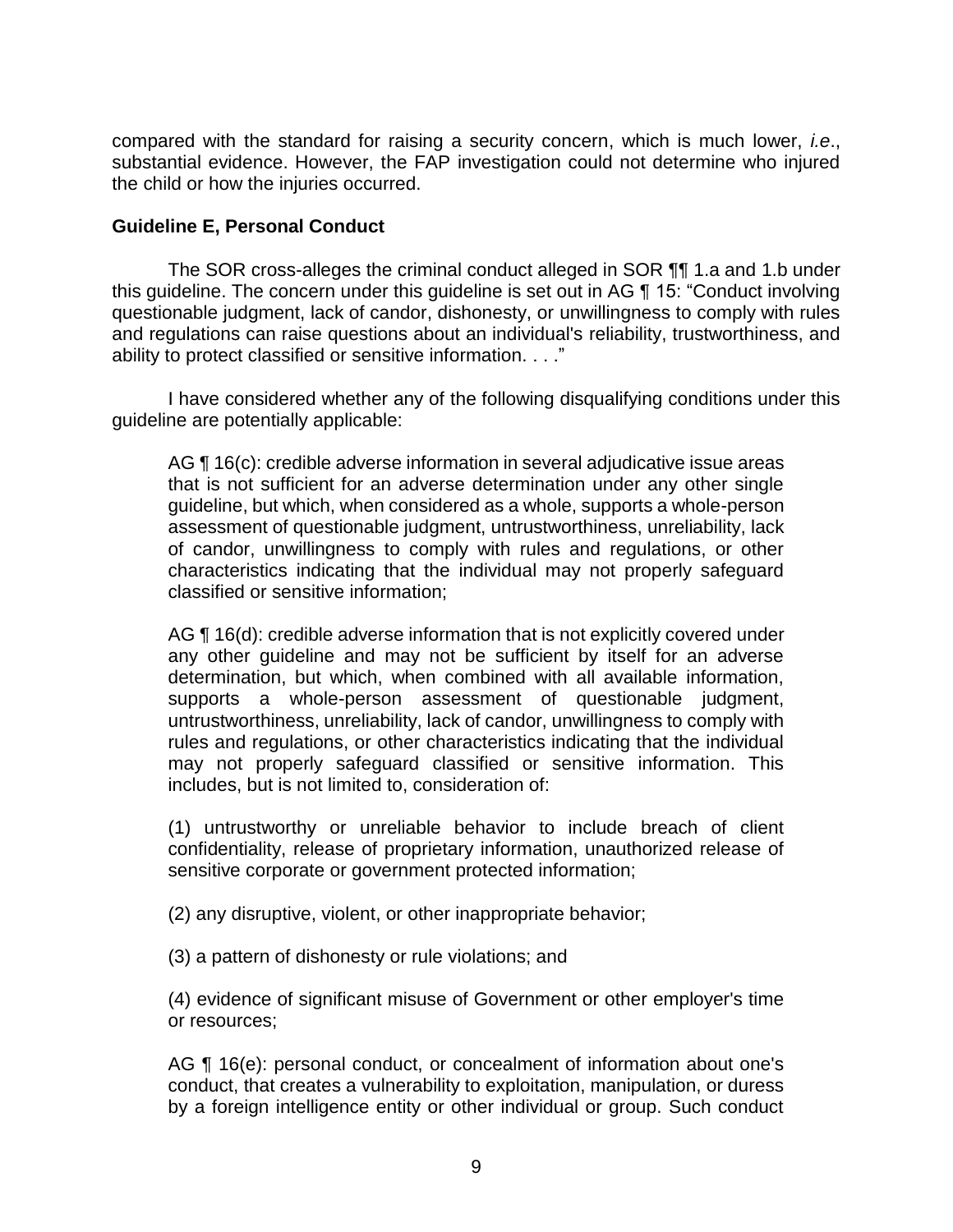includes . . . engaging in activities which, if known, could affect the person's personal, professional, or community standing.

AG ¶ 16(c) is not applicable because Applicant's conduct does not involve "several adjudicative issue areas." AG ¶ 16(d) is not applicable because Applicant's conduct is "explicitly covered" under Guideline J. AG ¶ 16(e) is established because Applicant's conviction by court-martial could affect his personal, professional, and community standing.

The following mitigating conditions are potentially applicable:

AG ¶ 17(c): the offense is so minor, or so much time has passed, or the that it is unlikely to recur and does not cast doubt on the individual's behavior is so infrequent, or it happened under such unique circumstances reliability, trustworthiness, or good judgment;

AG ¶ 17(d): the individual has acknowledged the behavior and obtained counseling to change the behavior or taken other positive steps to alleviate the stressors, circumstances, or factors that contributed to untrustworthy, unreliable, or other inappropriate behavior, and such behavior is unlikely to recur;

AG ¶ 17(e): the individual has taken positive steps to reduce or eliminate vulnerability to exploitation, manipulation, or duress; and

AG ¶ 17(f): the information was unsubstantiated or from a source of questionable reliability.

AG ¶ 17(c) is established. Applicant's culpable negligence was not minor, but it happened more than ten years ago and has not recurred.

AG  $\P$  17(d) and 17(e) are established. Applicant has acknowledged his culpable negligence, completed the counseling recommended by the FAP, and has earned a reputation as a good father.

AG ¶ 17(f) is established for the charges of aggravated assault on a child, alleged in SOR ¶ 1.a, which were unsubstantiated.

## **Guideline F, Financial Considerations**

 The SOR alleges seven delinquent debts totaling about \$16,793. The security concern under this guideline is set out in AG ¶ 18:

 Failure to live within one's means, satisfy debts, and meet financial obligations may indicate poor self-control, lack of judgment, or unwillingness to abide by rules and regulations, all of which can raise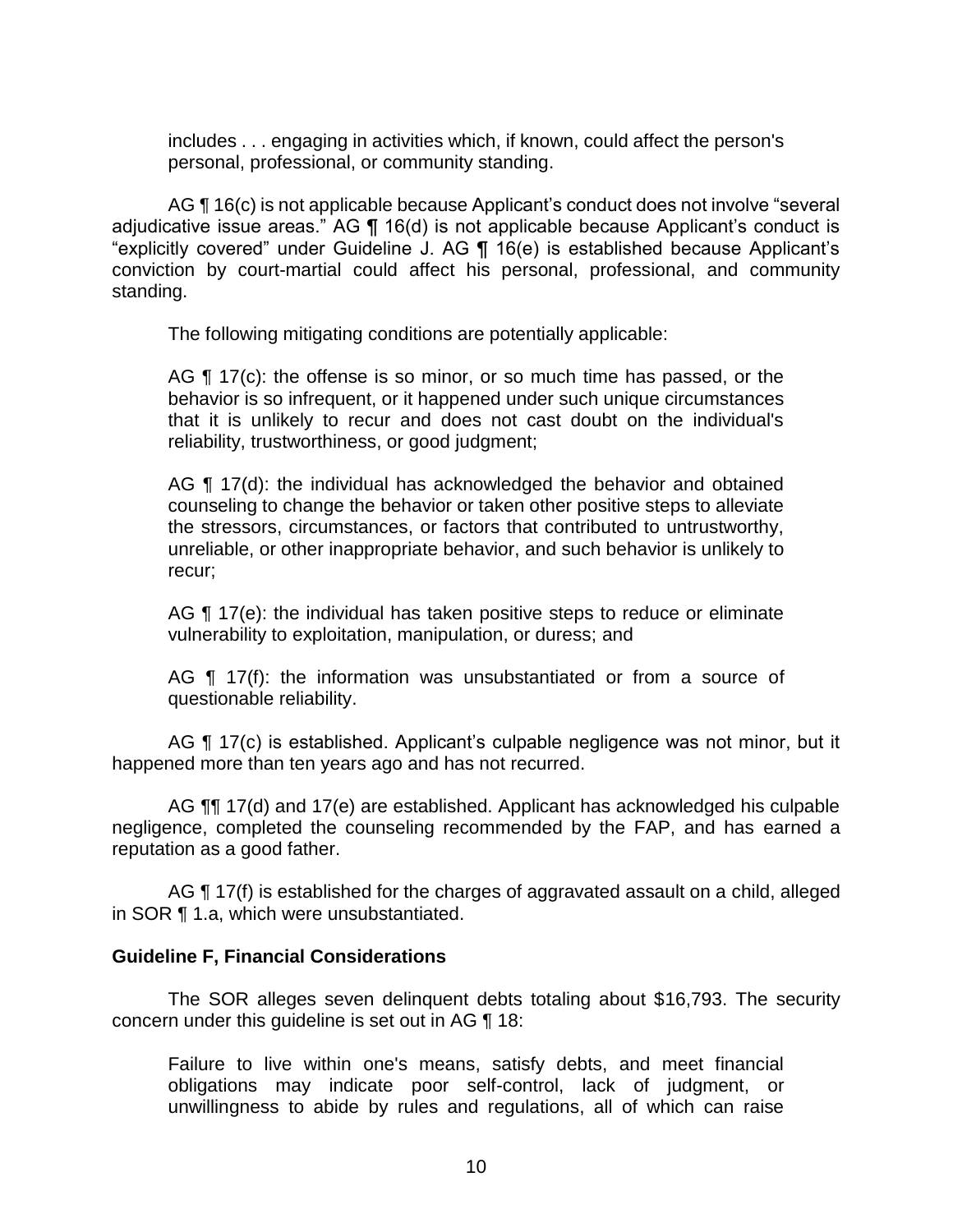questions about an individual's reliability, trustworthiness, and ability to protect classified or sensitive information. . . . An individual who is financially overextended is at greater risk of having to engage in illegal or otherwise questionable acts to generate funds. . . .

 This concern is broader than the possibility that a person might knowingly compromise classified information to raise money. It encompasses concerns about a person's self-control, judgment, and other qualities essential to protecting classified information. A person who is financially irresponsible may also be irresponsible, unconcerned, or negligent in handling and safeguarding classified information. *See* ISCR Case No. 11-05365 at 3 (App. Bd. May 1, 2012).

 The evidence establishes the following disqualifying conditions under this guideline:

AG ¶ 19(a): inability to satisfy debts; and

AG ¶ 19(c): a history of not meeting financial obligations; and

The following mitigating conditions are potentially applicable:

AG ¶ 20(a): the behavior happened so long ago, was so infrequent, or occurred under such circumstances that it is unlikely to recur and does not cast doubt on the individual's current reliability, trustworthiness, or good judgment;

AG ¶ 20(b): the conditions that resulted in the financial problem were largely beyond the person's control (e.g., loss of employment, a business clear victimization by predatory lending practices, or identity theft), and the downturn, unexpected medical emergency, a death, divorce or separation, individual acted responsibly under the circumstances;

AG ¶ 20(c): the individual has received or is receiving financial counseling for the problem from a legitimate and credible source, such as a non-profit credit counseling service, and there are clear indications that the problem is being resolved or is under control;

AG ¶ 20(d): the individual initiated and is adhering to a good-faith effort to repay overdue creditors or otherwise resolve debts; and

AG ¶ 20(e): the individual has a reasonable basis to dispute the legitimacy of the past-due debt which is the cause of the problem and provides documented proof to substantiate the basis of the dispute or provides evidence of actions to resolve the issue.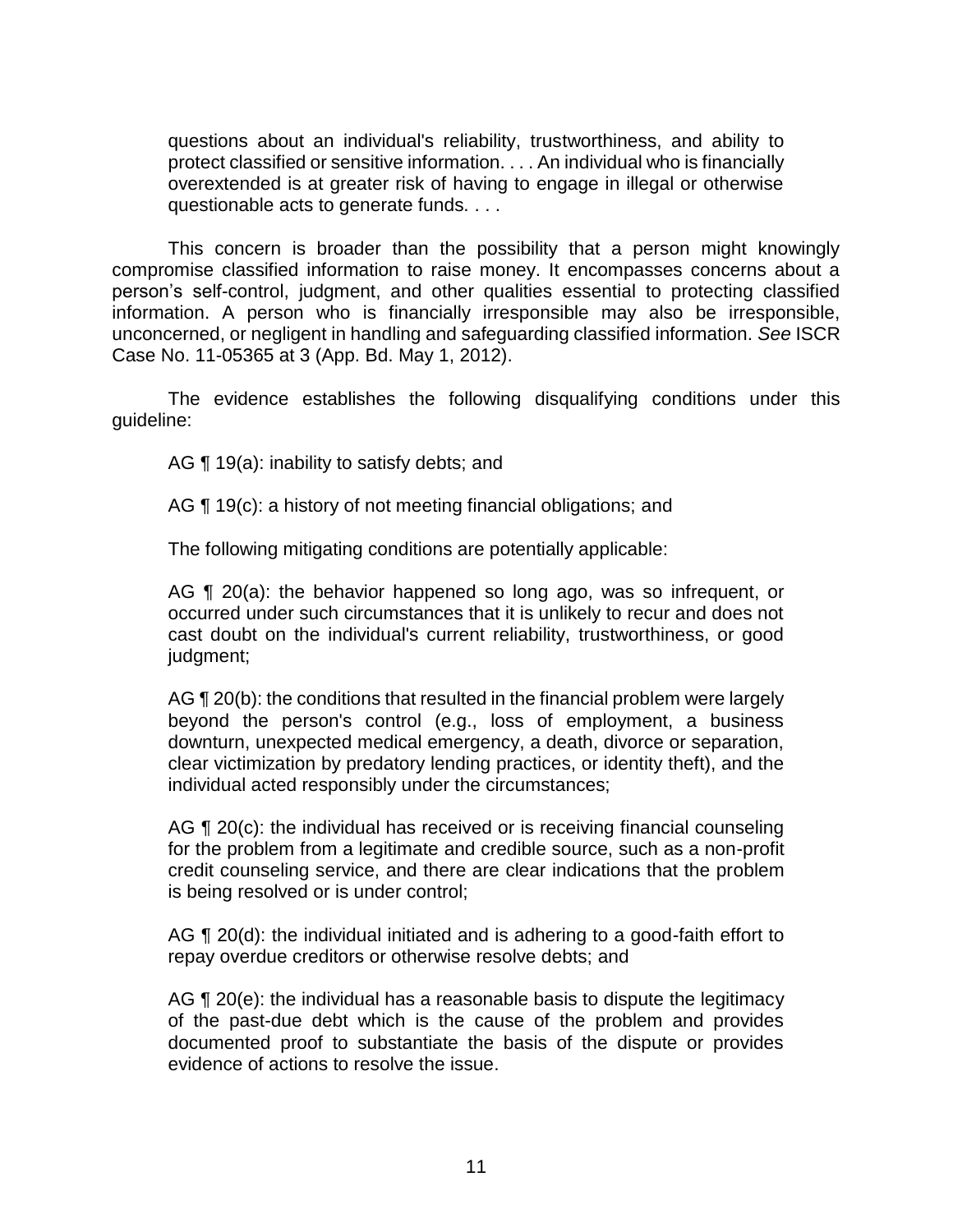AG ¶ 20(a) is not fully established. Although Applicant has made significant progress in resolving his delinquent debts, the debts alleged in SOR ¶¶ 3.a, 3.c, and 3.d are not yet resolved.

AG ¶ 20(b) is not established. Applicant's discharge from the Marine Corps and subsequent unemployment and underemployment were due to his culpable negligence.

AG ¶ 20(c) is not fully established. Applicant has received legal advice and counseling from his law firm and has educated himself on financial management. However, the evidence falls short of "clear indications" that the problem is being resolved.

AG ¶ 20(d) is established for the debts alleged in SOR ¶¶ 3.b and 3.e. It is not fully established for the other debts alleged in the SOR. However, a security clearance adjudication is an evaluation of an individual's judgment, reliability, and trustworthiness. It is not a debt-collection procedure. ISCR Case No. 09-02160 (App. Bd. Jun. 21, 2010.) Applicants are not held to a standard of perfection in their debt-resolution efforts or required to be debt-free. All that is required is that applicants act responsibly given their circumstances and "develop a reasonable plan for repayment, accompanied by 'concomitant conduct,' that is, actions which evidence a serious intent to effectuate the plan." ISCR Case No. 15-02903 at 3 (App. Bd. Mar. 9, 2017). See, *e.g.*, ISCR Case No. 13-00987 at 3, n. 5 (App. Bd. Aug. 14, 2014). Applicant has a plan, and he is systematically carrying it out to the extent that his limited income permits.

AG  $\P$  20(e) is not established. Applicant testified that he believed many of the delinquent debts on his credit reports were erroneous, but he was unable to provide of having to prove a negative. His law firm appears to have used the common practice among credit-repair specialists of challenging every debt on the credit report whether or not there is a documented basis for the challenge. On the other hand, it is clear that Applicant believed that some of the information was erroneous, simply because he could not recognize some of the debts. documentary proof to support his claims, in part because he is in the impossible position

 The fact that the debts in SOR ¶¶ 3.f and 3.g no longer appear on a credit report does not establish any meaningful, independent evidence as to the disposition of the debt. Debts may fall off credit reports for various reasons, including the passage of time. *See, e.g.*, ISCR Case No. 18-01250 at 2 (App. Bd. Feb. 13, 2019). The debts alleged in SOR ¶¶ 3.f and 3.g are not old enough to "age off" his credit report under the Fair Credit Reporting Act. Thus, their absence strongly suggests that either the dispute was resolved in his favor or that the creditor abandoned the claim. However, the fact that a creditor is no longer actively seeking payment or that a debt is not otherwise collectable does not establish that the debt has been resolved within the meaning of the Directive. ISCR Case No. 10-03656 (App. Bd. Jan. 19, 2011).

 After considering all the mitigating evidence, I conclude that Applicant's resolution of the debts alleged in SOR  $\P$  3.b and 3.e and his systematic approach to resolving his other delinquent debts within the limits of his income are sufficient to mitigate the security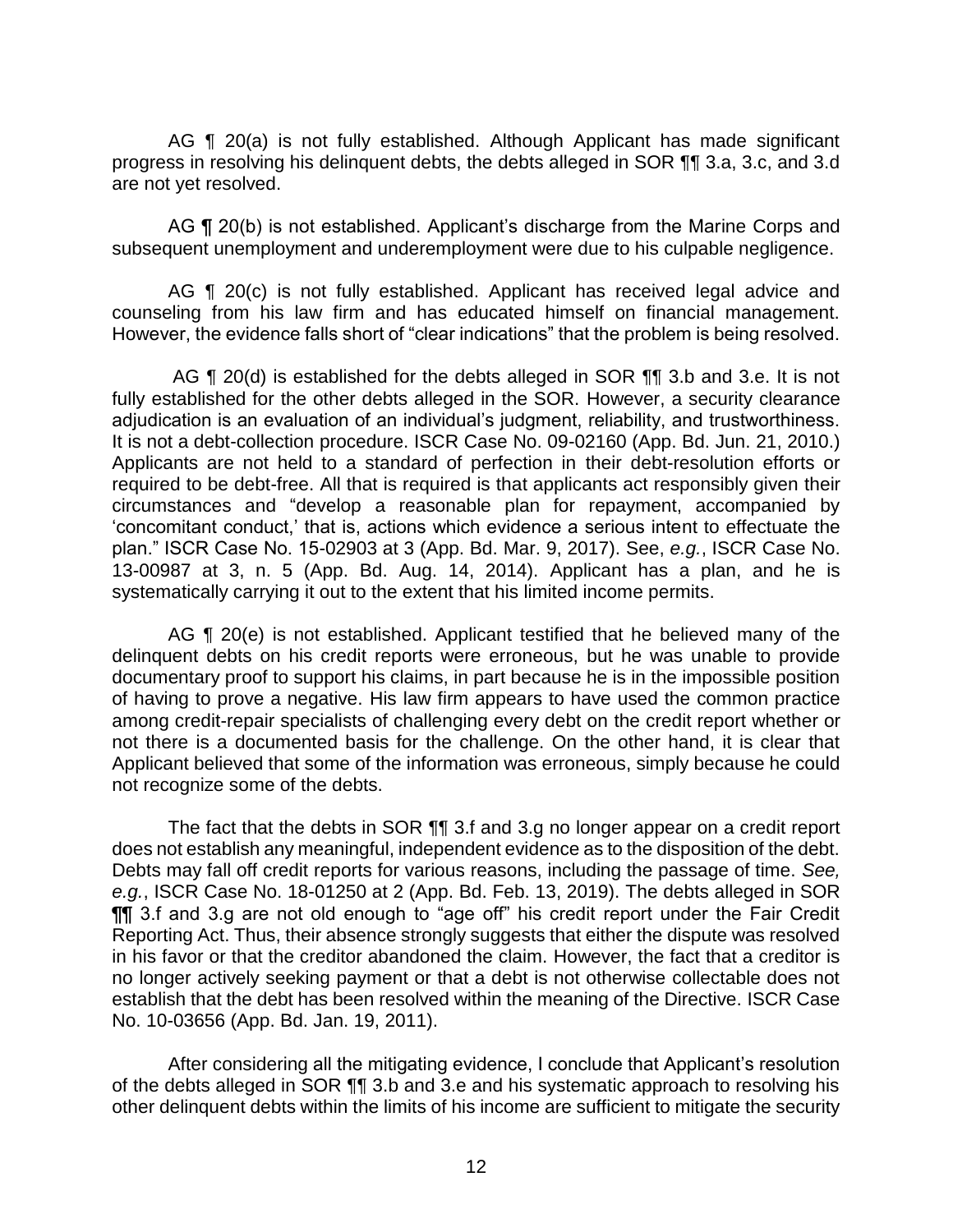concerns under this guideline. I am confident that he understands that failure to fully resolve his financial problems may result in reconsideration of his suitability to hold a security clearance.

### **Whole-Person Concept**

Under AG ¶ 2(c), the ultimate determination of whether to grant eligibility for a security clearance must be an overall commonsense judgment based upon careful consideration of the guidelines and the whole-person concept. In applying the whole- person concept, an administrative judge must evaluate an applicant's eligibility for a security clearance by considering the totality of the applicant's conduct and all relevant circumstances. An administrative judge should consider the nine adjudicative process factors listed at AG ¶ 2(d):

(1) the nature, extent, and seriousness of the conduct; (2) the circumstances surrounding the conduct, to include knowledgeable participation; (3) the frequency and recency of the conduct; (4) the individual's age and maturity at the time of the conduct; (5) the extent to which participation is voluntary; (6) the presence or absence of rehabilitation and other permanent behavioral changes; (7) the motivation for the conduct; (8) the potential for pressure, coercion, exploitation, or duress; and (9) the likelihood of continuation or recurrence.

 I have incorporated my comments under Guidelines J, E, and F in my whole- person analysis. Some of the factors in AG ¶ 2(d) were addressed under those guidelines, but some warrant additional comment. Applicant served on active duty in the Marine Corps for more than eight years, including two tours of duty in a combat zone. He was candid, very remorseful, and credible at the hearing. His demeanor eloquently reflected his anguish and remorse for the harm he had caused to his son. He was emotional and uncomfortable when he testified about the August 2011 incident. His demeanor is reflected in the transcript by Department Counsel's admonition, "I know this is hard for you . . . but I have got to go through these by virtue of the fact that they're on the Statement of Reasons." (Tr. 39.)

 Applicant is devoted to "making it up" to his son for his culpable negligence. He is considered by his pastor as a role model for his son. His reputation in the workplace is stellar and reflected in his numerous awards exceptional performance.

 A security clearance adjudication is not intended to punish past criminal conduct, but rather to determine whether an applicant has the reliability, trustworthiness, and good judgment required to protect classified information. Applicant has been punished for his criminal conduct, and he has learned from his experience and demonstrated his suitability for a security clearance.

 After weighing the disqualifying and mitigating conditions under Guidelines J, E, and F, and evaluating all the evidence in the context of the whole person, I conclude